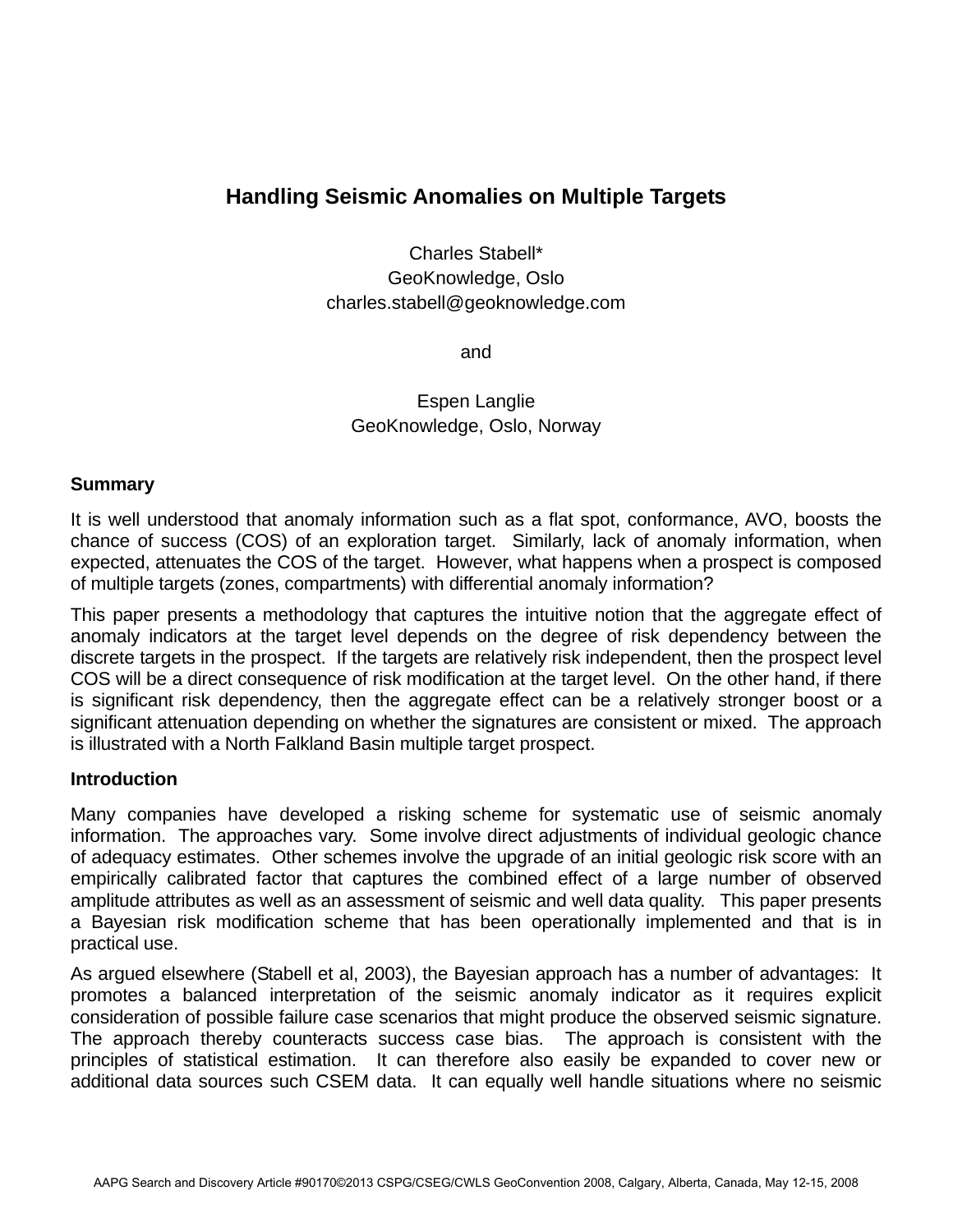anomaly is observed, but where it is expected. In this case the Bayesian scheme can produce an attenuation of the initial COS estimates.

In this paper we consider how the Bayesian risk modification scheme can and has been extended to handle multiple target prospects. We first review briefly both the basics of Bayesian risk modification and the main elements of how the multiple target application. We develop an illustrative numerical example using the Ernest prospect, a North Falkland Basin prospect. The review does not build on the formal mathematical notation, but emphasizes rather development of the key ideas.

### **Bayesian Risk Modification**

There are two main ideas behind the Bayesian risk modification approach. First, instead of focusing solely on what the seismic indicator information might tell about the probability of finding hydrocarbons, the approach requires that we develop a range of alternative hypotheses concerning prospect conditions that might be related to the seismic observations. The conditions can involve different pore-fluid and rock-matrix combinations. In other words, we do not solely consider the case of success fluids (oil and/or gas), but also consider failure fluids such as water and low saturation gas. We also consider not only the success matrix type, but also failure alternatives such as non-reservoirs (for example shales or volcanics) and reservoirs that are too tight or low quality relative to the definition of success case reservoir description. All the cases have in common that they might produce the observed seismic indicator signature.

The second key idea is to treat the observed seismic indicator as an additional, distinct piece of information where a Bayesian framework is used to update initial COS estimates. This approach involves both estimating the background (prior) probability of the set of alternative conditions and estimating the likelihood of the observed seismic indicator given the different success and failure conditions. The background COS condition is estimated using the traditional chance of adequacy (or risk) factor approach (White, 1993). The initial (background) estimates use all information available other than the observed seismic indicator information that is directly related to the exploration target.

The method is called DFI (Direct Fluid (and matrix) Indicator) risk modification. The DFI label signals that the method does not pre-judge the message of the seismic indicator; risk modification signals that the approach also makes effective use of the traditional bases for geological risking of prospects.

The objective is to get a modified estimate of the chance of success given the observed seismic indicator. The approach used is to estimate the opposite: the likelihood of the observed seismic indicator, given the set of possible fluid and matrix conditions that might be present.

Consider a target Alpha East in the Alpha prospect where we have estimated that the geologic chance of success is COS. Alpha East is an oil target and we estimate that there is only one possible failure condition, brine, due to failure of seal.

Bayes' formula for the modified COS in light of the observed seismic anomaly indicator (AI), P(Oil | AI), is the joint probability of oil and the AI,  $P(A \mid \& O\|) = P(A \mid |O\|)^* P(O \mid I)$ , divided by  $P(A \mid I)$ :



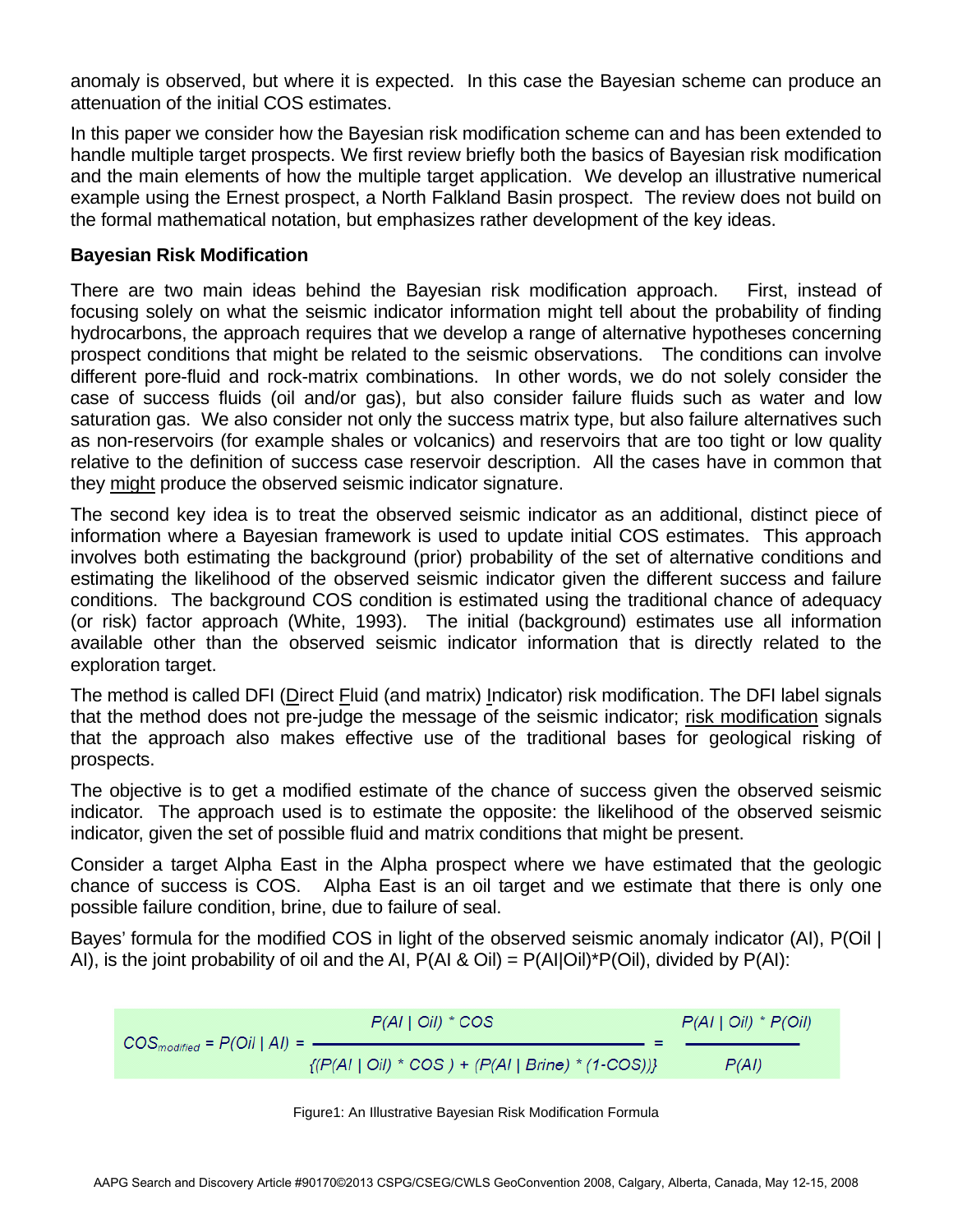The Alpha prospect is composed of Alpha East and Alpha West, where Alpha West is another target with seismic anomaly information. The COS of the Alpha prospect is defined as the chance that at least one of the targets (or what we call segments) is a success – given that we drill out both targets.

The Alpha COS can be estimated using Monte Carlo simulation where we model drilling both targets in Alpha. For targets that have risks that have been modified in light of seismic anomaly indicators, we simulate the prospect outcomes using the initial risk assessment. The trials obtained are thereafter weighted according to the DFI likelihoods that were estimated at the target level. With this approach we can both honor risk dependencies and still capture the effect of the DFI risk modification.

## **The Ernest Prospect**

To illustrate the handling of seismic anomaly information in a prospect with multiple targets we consider the Ernest prospect in the North Falkland Basin (see MacGregor, Lucy et al 2007).

Ernest has a 4-way closure and a 3-way fault-dependent closure. The two closures are separated by a saddle at 1060 m. Spill point for the combined structure is 1080m. There is a weak seismic anomaly on the 4-way closure while there is no anomaly apparent on the 3-way closure.



Figure 2: The Ernest Prospect with a 4-way closure and a 3-way closure (Rockhopper, 2006)

We have assessed that the 4-way closure has a high chance for a successful trap and seal (80%). There is a slight chance that the seal could be breached by a thief zone or sub-seismic faulting. The 3-way closure is riskier: only a 30% chance for an adequate fault seal. There is no trap risk dependency between the two closures. The targets are in the same sand, which has an 35% chance of being present. The two targets share both their reservoir presence and their chance of source and migration.

The initial risk assessment concludes that the 4-way closure has an initial COS of 17.8% while the initial COS of the 3-way is 11.2%

Bayesian risk modification on the 4-way closure with weak anomaly indicator leads to a boost of the COS to 25.7. The lack of any anomaly indicator on the 3-way closure, on the other hand, leads to an assessed attenuation of the COS to 8.1%.